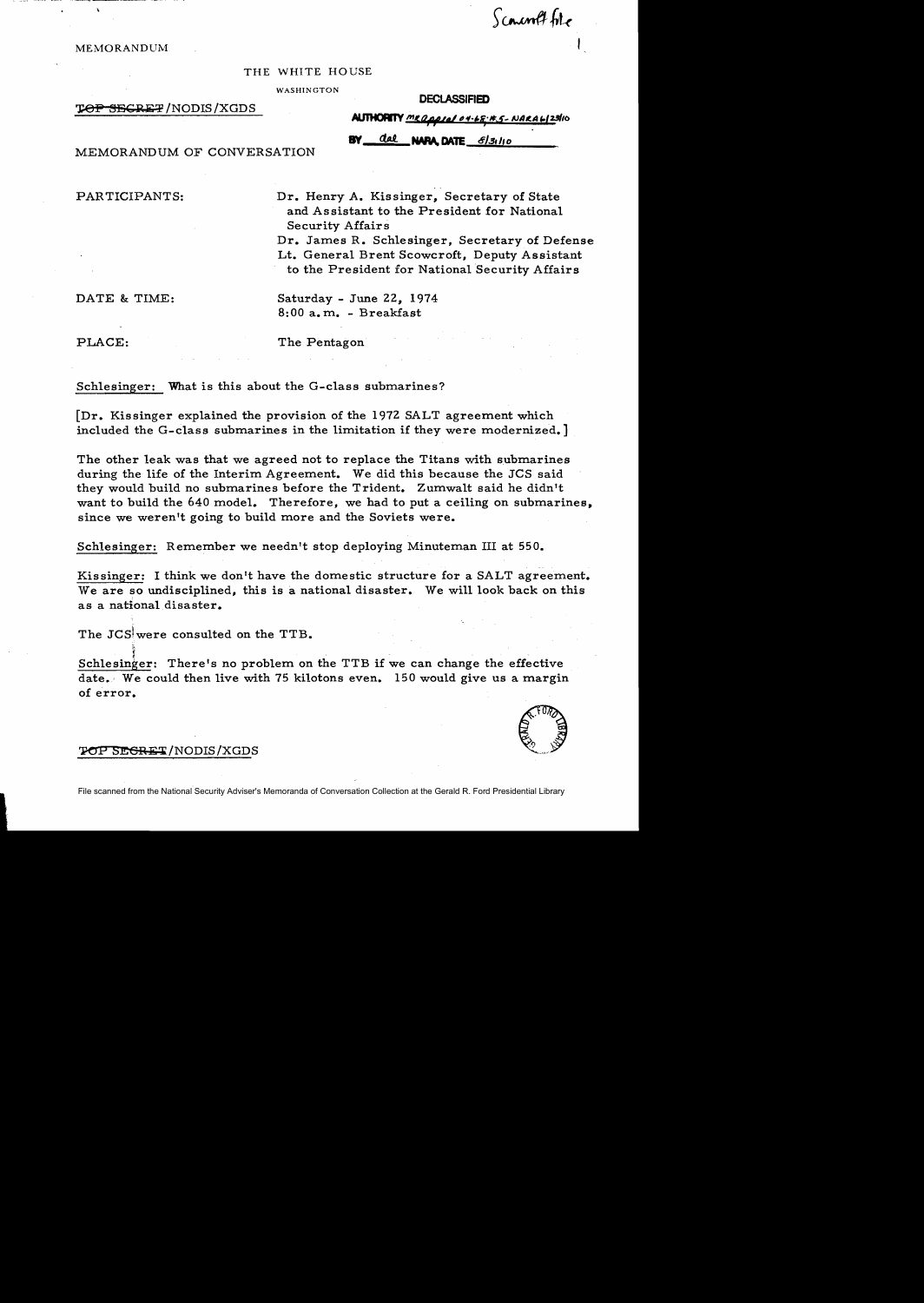Kissinger: How could SALT I be a disadvantage?

Schlesinger: I agree. You don't have to argue with me.

Kissinger: The big issue is the President is under impeachment and the government is dividing into feudal kingdoms. No document is safe from leaking. Take the Israeli resupply issue: It was not a big thing but it's been blown up to which of us was against aid to Israel. That was not the issue. There were bureaucratic hangups and my perception is that the Pentagon started these leaks. There was no policy disagreement during the week of October 6.

Schlesinger: Why not say this publicly?

Kissinger: I will. In a press conference on Monday.

Schlesinger: I gave Time an interview. I said the decision was made on October 13 and I followed it.

Kissinger: The facts as I recall them are that we promised them full replacement but it would be done after the war, because we thought it would be over in a week.

Schlesinger: I agree. We went to the airlift when we thought Israel would collapse.

Kissinger: The differences between you and me that week were marginal. But we must be able to discuss tactics without fear that Gelb will come out with a blast. I never put out any stories except to say that the Gelb thrust was 180<sup>0</sup> off. The basic fact is that the Middle East war was the bestmanaged crisis ever.

The fact is that Jackson told me that Defense said I was the roadblock.

Schlesinger: The policy was great. If anything, you leaned  $10\%$  more forward than I.

Kissinger: But my feeling is that Defense is cutting up our policy. State used to, on things like counterforce, but I think I have them under control.

Schlesinger: If the facts on the October war are as we have said, there is no problem.



#### TOP SEGRET/NODIS/XGDS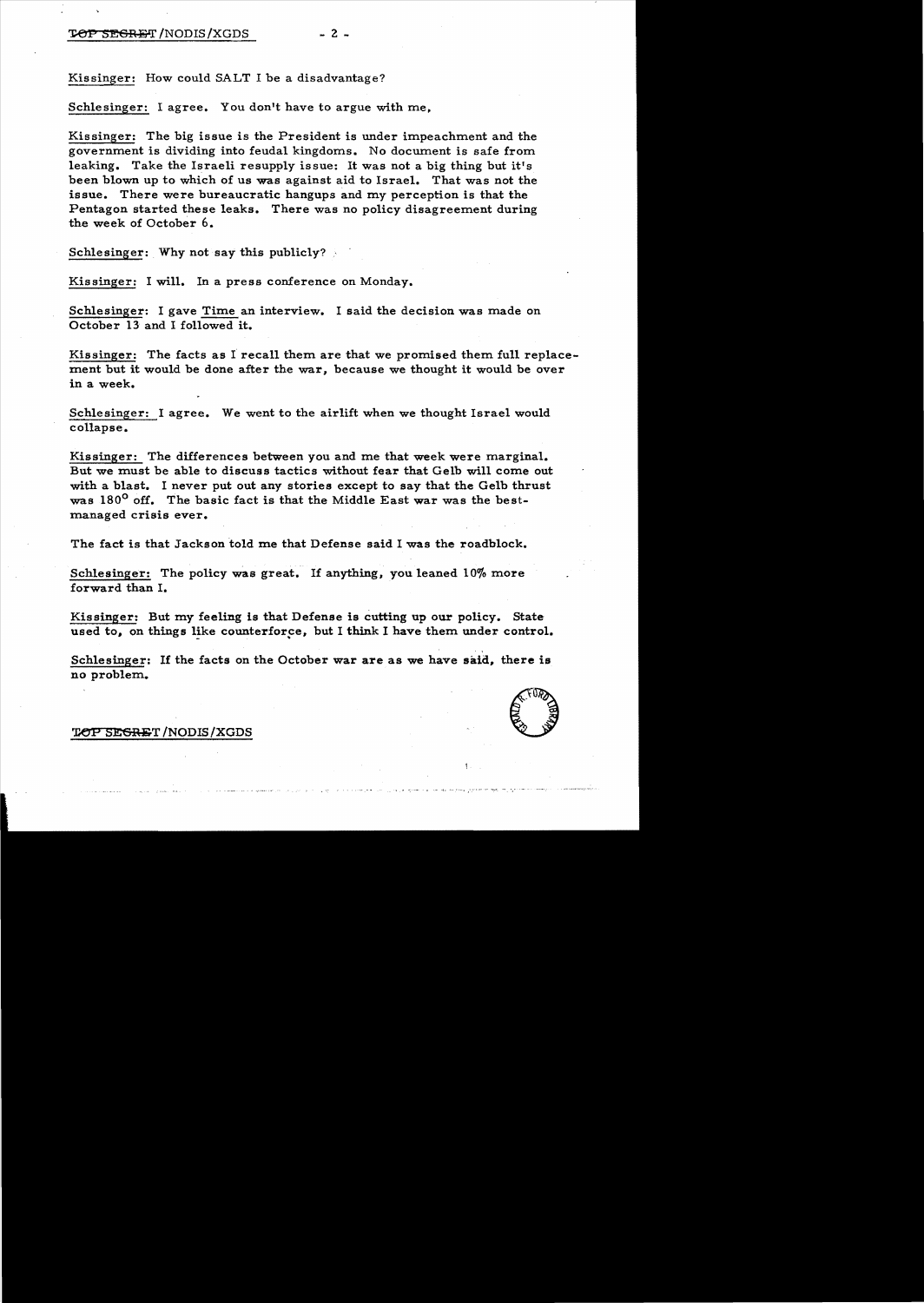#### TOP SEGRET/NODIS/XGDS - 3 -

Kissinger: The tragedy is that with a Watergate President, we cannot afford a fight between State and Defense.

I want to say I will do my damnedest onmyside. I don't think we can do anything on SALT. The President might be tempted to try to hit a home run.

I think your SALT proposal is impossible without something on SLBMs...

Schlesinger: We could do that.

Kissinger: What Zumwalt Wants is a return to the total Cold War **--** to face them down totally.

Schlesinger: We must prevent a Soviet breakout.

,

Kissinger: But if there is no agreement, they will break out, and we will have to break out too.

I floated 700 to Dobrynin and they rejected it. If we had only ICBMs, your proposal would be good.

Schlesinger: A breakout would be disastrous.

Kissinger: I think we should get away from numbers. Let Brezhnev and the President decide what they are breaking **--** but nothing precise. If we are willing to slip or give up  $B-1$ , Trident or reverse Poseidon, it may be possible. We can't keep our program and have them give up theirs.

Schlesinger: They must know that our program is not immutable.

Kissinger: Is it possible to get some thinking out loud -- with no content, but to keep things going? Otherwise ZUmwalt Will prevail **--** because we . can't get a big program without calling the Soviets treacherous and returning to the Cold War.

Schlesinger: But the Soviets must know that too.

Kissinger: I will tell Dobrynin this today. But we must stop this public debate **--** it will kill the country.

Schlesinger: I agree. Continuation of the arms race is bad for the country and the world. and the world.<br>2019 SECRET/NODIS/XGDS

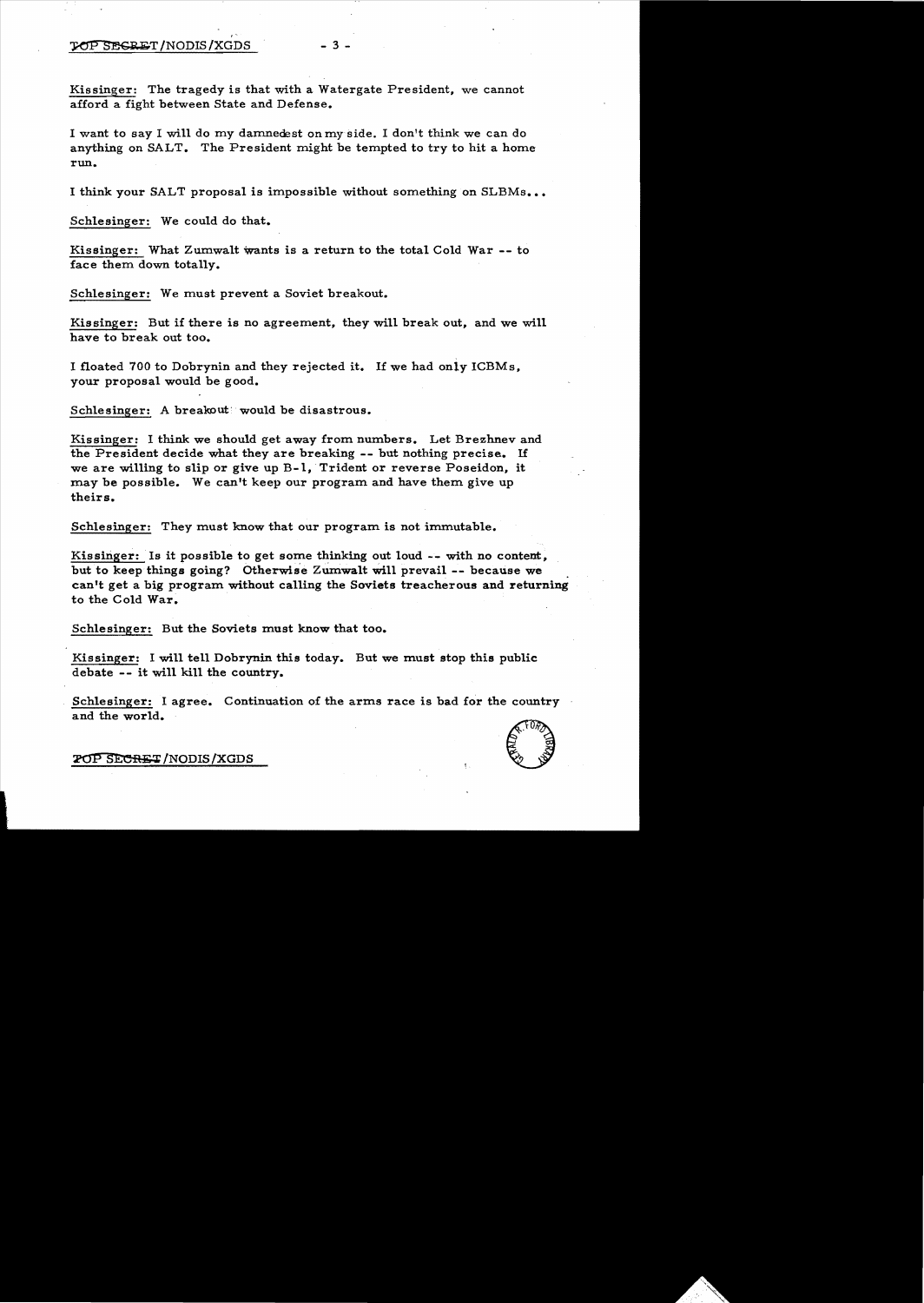#### TOP SECRET/NODIS/XGDS - 4

Kissinger: Any ideas must come from us. The Soviet military is stupider than ours.

Schlesinger: Tell Brezhnev the Poseidon warheads were designed to penetrate ABM. We have exercised restraint.

Kissinger: I have five minutes of other things.

Here is a letter the President gave to Golda on long-term aid [Tab A]. Notice there are no numbers attached. They have sent us a letter with numbers in.

Peres wants to come next week. Is that all right?

Schlesinger: Okay. My reservations are on laser-guided, Cobra, and Lance.

Kissinger: There is no commitment on anything but Lance. They want new aircraft in '77 and say they have a commitment in principle.

Schlesinger: I told them there were no unsurmountable problems.

Kissinger: I think a long-term commitment is in our interest because then we don't have to have a big annual debate on it. Then we can cut down on deliveries.

Schlesinger: How about Egypt?

Kissinger: What you have said is very helpful. What is this military team?

Schlesinger: It's to go into the lessons learned from the war, and the military structure.

Kissinger: You know of the list that Scowcroft and Wickham drew up. We decided that Kuwait wasn't the way to go, but through the Saudis. Maybe in six months or a year, Egypt could buy directly. From the list worked out, the Saudis can add to their orders.

f<br>f The best thing to do with Israel is not to refuse but to hold up on deliveries. Don't refuse Peres.



#### $\chi$ OP SECRET/NODIS/XGDS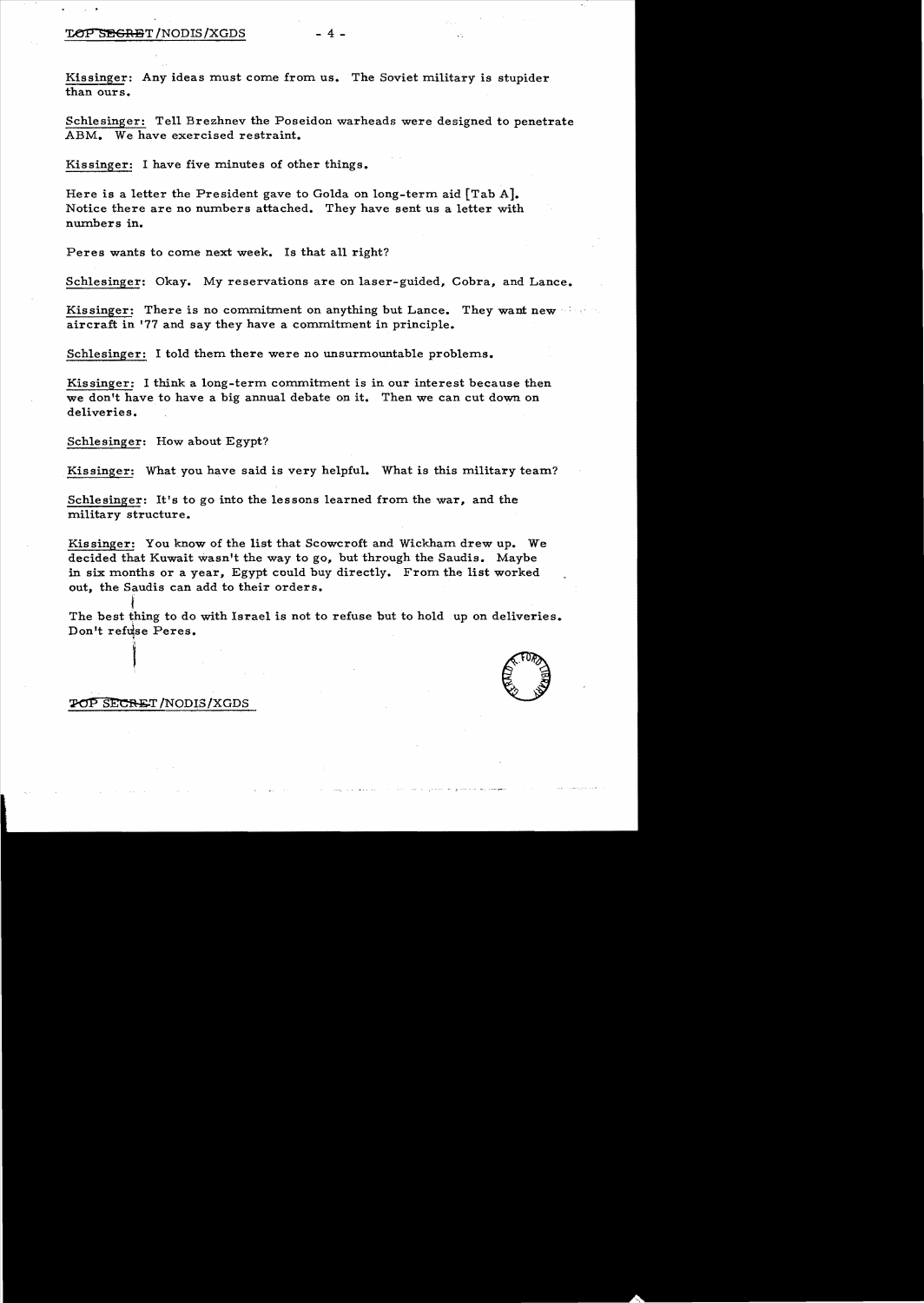OFFICE OF THE SECRETARY OF DEFENSE

 $K/Schlwingen = 22 fmT$ 

Selt articles abyt Octalit

Memo For\_ S- Whole is This about a class was?  $H(fAylumel)$ Other had without we agreed with To replace tetors of subs during a life of a interim againment. We did his lecomes JCS david they would hald wo subs. bygne c Turdent. Zummalt end to shihrt wont to build 640 mochl. I we had t portica chibring on Sorts, since sent understand S Kerner ber, une neechn't stop deploying MIVILI est 50. I String we don't have domestic showtown free SALT agament we one so enchargined this is a worth describe We will look lock on this as unt lyokes. Jes use insulted on TB S. Ar probon 11B if we can change (5/15 kt even. 150 crowld gens was

#### **DECLASSIFIED**

AUTHORITY <u>MR Appeal OH-68 WS- NARA 6/23/</u>10 BY del NAPA, DATE 8131110

Memo For\_ That ping error e-Home Ind SALTI be chigabratgen S- Iagells, You don't have to angene w/bord K- Big round is Permit, employment + good deriveding muto ferrelal kingstone. his domment is site for witing. Take denoted way physically graves must us was a jamet and TI. That not a refere, I have were bruse memberi hangerys & my perception is that Perform started that leader There I dans mo poling descegalement ming we shop  $\int_0^\infty$ S- Why wat any this justice, K- gewith. In pilo card montage S - I generation moternin, suite deuxon Made Oit 13. K-Faite as I meall them is un from said replacement hast world be done often wors, because we trought

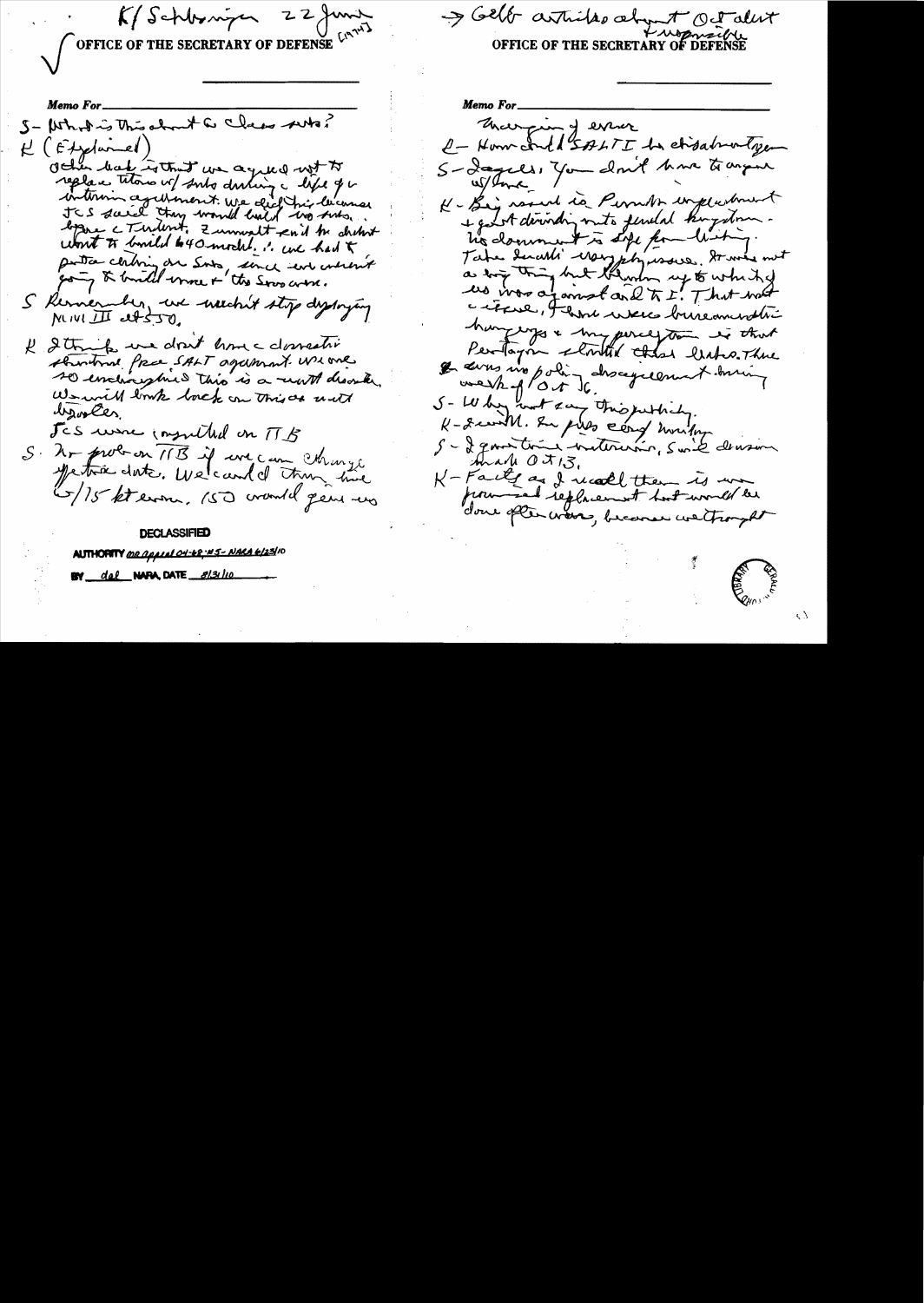### OFFICE OF THE SECRETARY OF DEFENSE

# OFFICE OF THE SECRETARY OF DEFENSE

Memo For it would be der in a water S- lagen we want to c avalift when we thought I would confused. H- The defence but you a me this in Artes desires Carties w/o familiat all will come out w/a black I murpettantany stries except to they the Gall Chronicle was 1820 and The hosti fast is that the mulith East was work content womanged crisis un.<br>The fact is that faker till his that S-The poting are great, If wrighing form K. But my puling is that Deferse is cultinging and jobing. State would to, on counterforce, but I think they have there inder control. S- If farts and the one of war are adout

Memo For K-The tragely is chet us a creatingthe  $\mathcal{S}(\mathcal{W})$  +  $\mathcal{W}$ . I want I for I will do my downed to on my sect I don't think we can do compting one ron. I counter Joy SANT perposed is my mill W/o serlethy on SL BNG -..  $S - \omega \times \omega d d d \omega$  count. He asked I murall is a return to - that coldwar - to face than damn Totally. 5 - We wast punt a Ser heakent K-But of the definerant, they will treatout, & we will have a breakant  $\theta$  root -I flooth 200 to Dony + they

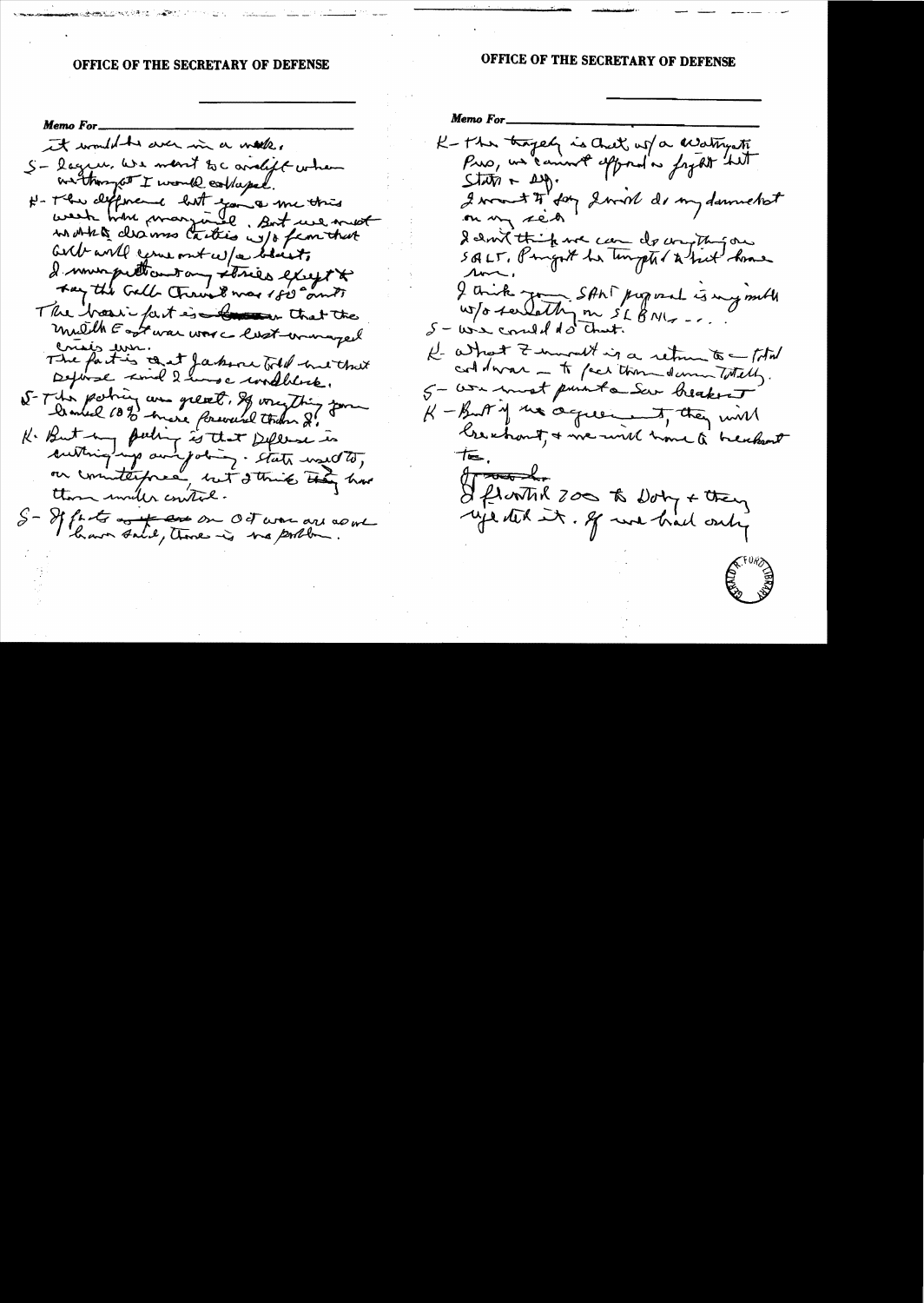### **OFFICE OF THE SECRETARY OF DEFENSE**

**Memo For** ICBM's, Jum porsporel would be  $\frac{1}{2}$ S- Probamit would be chractures K- I think we should get away for # a, Let Buz + Politice whom Im and hearting - withing present If we willing to stop or give up B-1, Toukert as immain foreign It may be prairie. We cannt keep oningive + have them give S- Thoughwast known the came prog is not immediated. K- of it prosent to get + error thinking and land - un "content, but to hay things young it will format

# OFFICE OF THE SECRETARY OF DEFENSE

**Memo For** W/o calling Sund Trenchmus a intercing to conte une.  $8 -$  But Sono worst hrow that In. K - 2 will tell body this today, But and must stop this pursh. doboth - it will kill country. S- I april . Continuation of a anno race is bord for country or wald. K - any ideas - must come from us. Saint-multing is stryicher than S- Till Bu, F = Poscidor warchards grace H- 5 mentof attar this Here is latter Preme & Corlea. While trace are - wo #2 Nacht 1